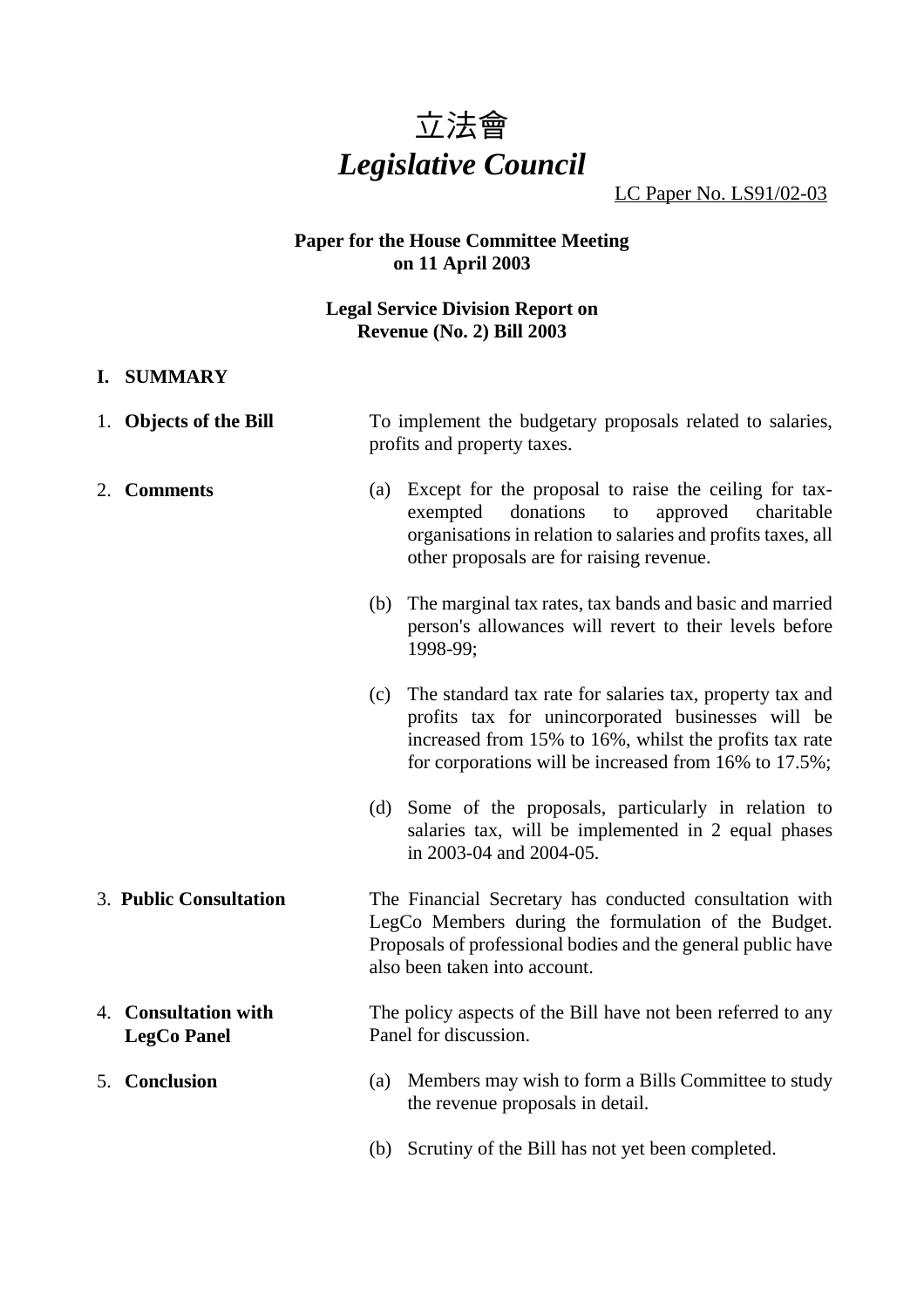# **II. REPORT**

#### **Objects of the Bill**

To implement the budgetary proposals related to salaries, profits and property taxes.

#### **LegCo Brief Reference**

2. FIN CR 1/7/2201/02 dated 2 April 2003 issued by the Financial Services and the Treasury Bureau.

# **Date of First Reading**

3. 9 April 2003.

#### **Comments**

4. The Bill amends the relevant provisions in the Inland Revenue Ordinance (Cap. 112) to implement the budgetary proposals related to salaries, profits and property taxes announced by the Financial Secretary in his Budget Speech 2003-04.

5. Except for the proposed tax concession for charitable donations in relation to salaries and profits taxes, all the proposals are revenue raising measures, which are summarised as follows -

#### *Salaries Tax*

- (a) the marginal tax rates (to revise from 2%, 7%, 12% and 17% to 2%, 8%, 14% and 20% respectively), tax bands (bandwidth to reduce from \$35,000 to \$30,000), basic and married person's allowances (to reduce from \$108,000 to \$100,000 and from \$216,000 to \$200,000 respectively) to revert in two equal phases in 2003-04 and 2004-05 to their levels before the tax concessions in 1998-99 (paras. 77 & 78 of Budget Speech);
- (b) the single parent allowance to be reduced in the same equal phases to the same level as the basic allowance, i.e. \$100,000 (para. 78 of Budget Speech);
- (c) the standard rate to be increased in the same equal phases from 15% to 16% (para.79 of Budget Speech);
- (d) the exemption for holiday warrant and passage to be removed (para. 81 of Budget Speech);

# *Profits Tax*

(e) the profits tax rate for corporations to be increased from 16% to 17.5% with effect from 2003-04 (para. 85 of Budget Speech);